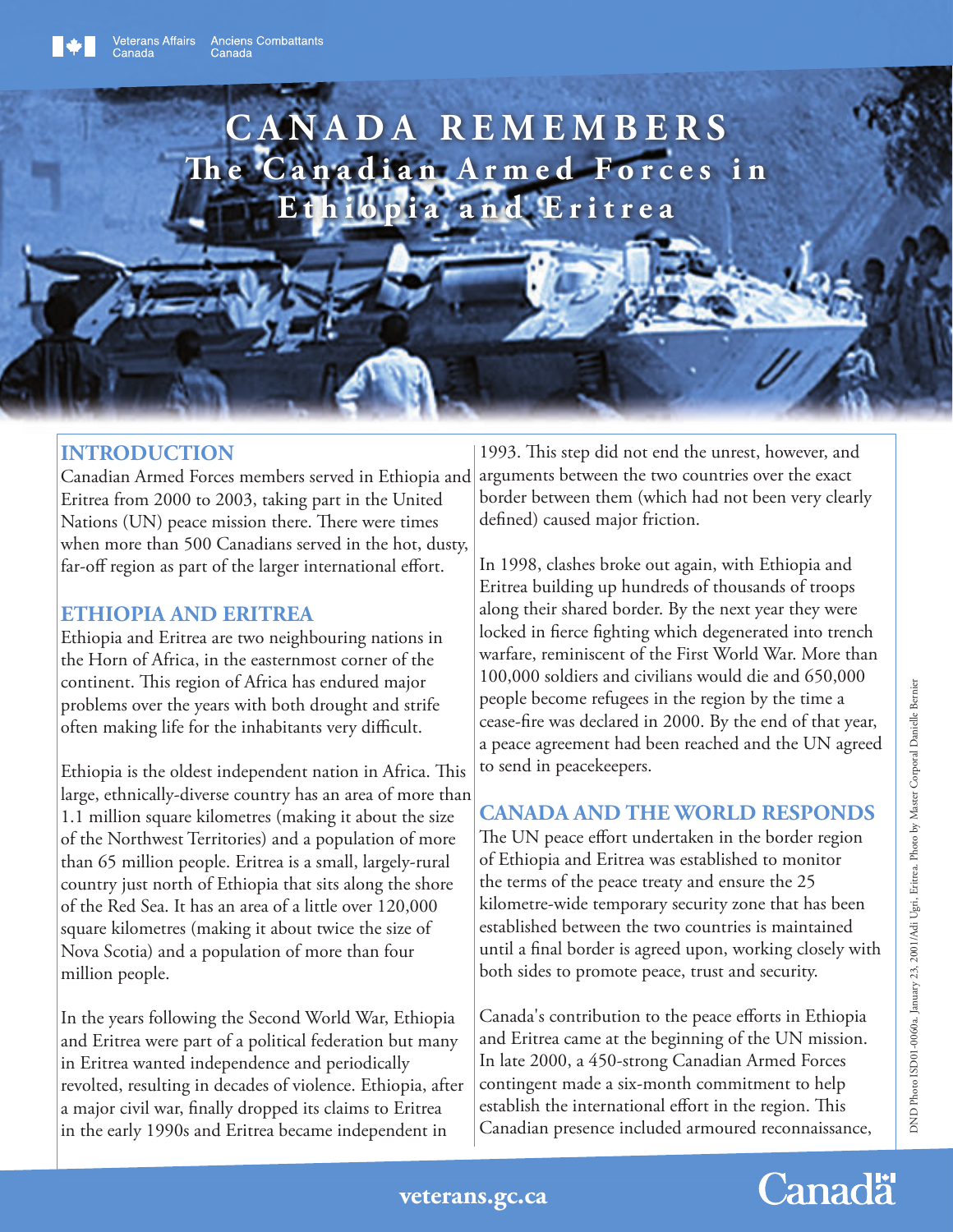mechanized infantry, an engineer troop, and support elements.

The Canadians were part of the first battalion to become fully operational in the UN mission there. Canadian soldiers established checkpoints and bases for patrol and monitoring operations in important sectors in the region in an effort to ensure that the required troop pull-outs occurred. The first task was to ensure the two sides withdrew from the disputed area in order to create the temporary security zone – a process that took three months. Mounted on their Coyote light armoured vehicles, the Canadian troops were able to confront the forces of both sides who were raiding abandoned villages in the security zone for supplies to build new fortifications and to enforce the terms of the peace treaty. Once the opposing forces withdrew to the agreed positions and the temporary security zone was successfully established in April 2001, the Canadians continued to monitor the Eritrean and Ethiopian presence in the area. The bulk of the Canadians, their six-month deployment over, began to return home in June.

In addition to this larger force, six Canadian Armed Forces members worked as part of an international group of approximately 220 UN Military Observers who monitored the security zone between the two countries, ensuring compliance with the peace treaty, and interacting with the forces of both sides to gain acceptance of the UN presence. These observers also spoke with local people to gather information and to determine their humanitarian needs. This Canadian presence continued until July 2003.

The border situation between Ethiopia and Eritrea is still unresolved and tensions remain. However, the continuing presence of the international peacekeepers has helped ensure that no renewed, large-scale fighting between the nations has erupted in recent years.

#### **FACTS AND FIGURES**

• The Canadian contingent deployed with those of the Netherlands and Denmark as part of the UN's Standby High-Readiness Brigade (SHIRBRIG), a multinational rapid-deployment force intended to respond quickly to problems that arise in trouble spots around the globe. This force is designed to deploy for six months in order to allow a follow-up UN mission to be organized.

**•** At times, the contingent size of UN peacekeepers serving in Ethiopia and Eritrea has numbered more than 4,000 military personnel and 450 civilians from more than 40 countries.

### **HEROES AND BRAVERY**

Canadian soldiers endure many hardships while on peacekeeping duties. In Ethiopia and Eritrea, the temperatures often reached 50 degrees during the day. Without any breeze at night, the high humidity made sleeping difficult. Flies were everywhere, invading food, tents and vehicles. The long drought in the area also created a fine powder-like dust that coated the soldiers.

While there is certainly a political aspect to peace missions, the Canadian Armed Forces members who participate in these efforts often go beyond the strict definitions of their duties to help those in need. In Ethiopia and Eritrea, Canadians volunteered their